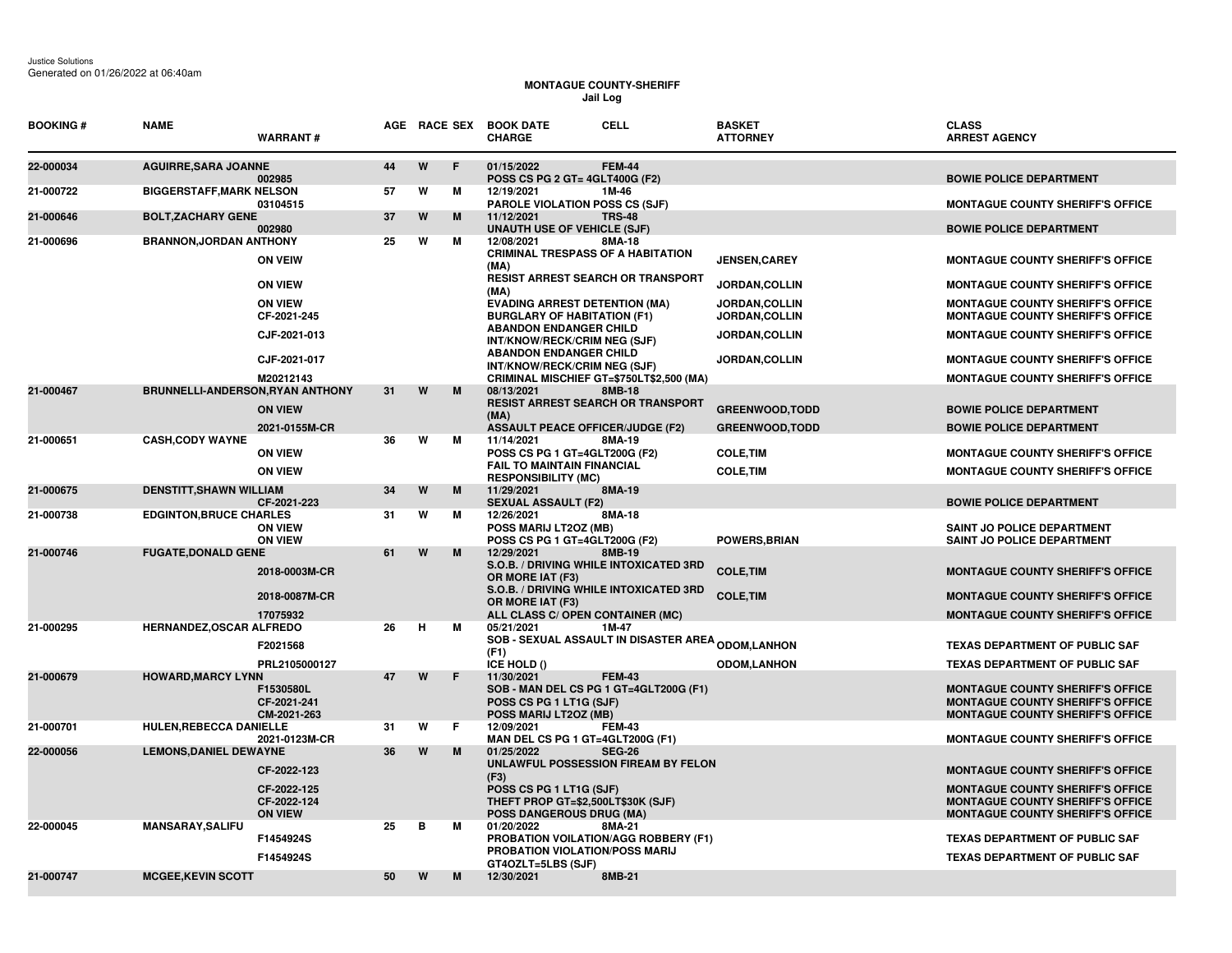|           |                               | <b>ON VIEW</b>                                                                         |    |   |   | AGG ASSAULT DATE/FAMILY/HOUSE<br>W/WEAPON (F1)                                                                                                                                                                                    |                                                                                    | <b>BOWIE POLICE DEPARTMENT</b>                                                                                                                                                                                      |
|-----------|-------------------------------|----------------------------------------------------------------------------------------|----|---|---|-----------------------------------------------------------------------------------------------------------------------------------------------------------------------------------------------------------------------------------|------------------------------------------------------------------------------------|---------------------------------------------------------------------------------------------------------------------------------------------------------------------------------------------------------------------|
| 22-000041 | <b>MEEK, STEPHEN RAY</b>      | CF-2022-119<br>CF2021-211<br>F20222647                                                 | 44 | W | М | 01/19/2022<br>8MB-19<br><b>EVADING ARREST DET W/VEH (F3)</b><br><b>BURGLARY OF BUILDING (SJF)</b><br>POSS CS PG 1 LT1G (SJF)                                                                                                      | <b>RENFRO,ZACHARY</b><br><b>RENFRO,ZACHARY</b><br><b>RENFRO,ZACHARY</b>            | <b>MONTAGUE COUNTY SHERIFF'S OFFICE</b><br><b>MONTAGUE COUNTY SHERIFF'S OFFICE</b>                                                                                                                                  |
| 21-000744 | <b>MONEY, WESLEY FRANKLIN</b> | <b>ON VIEW</b><br><b>ON VIEW</b>                                                       | 25 | W | M | 12/29/2021<br>8MB-21<br><b>EVADING ARREST DETENTION (MA)</b><br>POSSESSION OF STOLEN PROPERTY (MB)                                                                                                                                |                                                                                    | <b>BOWIE POLICE DEPARTMENT</b><br><b>BOWIE POLICE DEPARTMENT</b>                                                                                                                                                    |
|           |                               | <b>ON VIEW</b><br><b>ON VIEW</b>                                                       |    |   |   | <b>FRAUD USE/POSS IDENTIFYING INFO #</b><br><b>ITEMS 5LT10 (F3)</b><br><b>POSS DANGEROUS DRUG (MA)</b>                                                                                                                            |                                                                                    | <b>BOWIE POLICE DEPARTMENT</b><br><b>BOWIE POLICE DEPARTMENT</b>                                                                                                                                                    |
| 22-000011 | <b>NAIL, AARON EUGENE JR</b>  | 2021-0142M-CR                                                                          | 37 | W | M | CAPIAS/MTP-POSS CS PG 1 LT1G (SJF)<br>01/06/2022<br>8MA-19                                                                                                                                                                        |                                                                                    | <b>BOWIE POLICE DEPARTMENT</b>                                                                                                                                                                                      |
|           |                               | <b>ON VIEW</b>                                                                         |    |   |   | POSS CS PG 1 GT=1GLT4G (F3)                                                                                                                                                                                                       | <b>POWERS, BRIAN</b>                                                               | <b>BOWIE POLICE DEPARTMENT</b>                                                                                                                                                                                      |
| 22-000022 | <b>NEISS, JERRY ALAN</b>      | F20212625                                                                              | 35 | W | M | 01/12/2022<br>8MB-21<br>FAIL TO COMPLY SEX OFF DUTY TO REG<br>LIFE/ANNUAL (F3)                                                                                                                                                    | JORDAN, COLLIN                                                                     | MONTAGUE COUNTY SHERIFF'S OFFICE                                                                                                                                                                                    |
| 21-000266 | <b>SANDERS, LANE JOSEPH</b>   | 2020-0133M-CR                                                                          | 25 | W | М | 05/07/2021<br>8MB-18<br>MTP - POSS CS PG 1 GT=4GLT200G (F2)                                                                                                                                                                       | <b>WILLIAMS, ROGER</b>                                                             | <b>BOWIE POLICE DEPARTMENT</b>                                                                                                                                                                                      |
|           |                               | 2020-0134M-CR                                                                          |    |   |   | MTP - EVADING ARREST DETENTION W/VEH Williams, Roger<br>OR WATERCRAFT (SJF)                                                                                                                                                       |                                                                                    | <b>BOWIE POLICE DEPARTMENT</b>                                                                                                                                                                                      |
|           |                               | <b>ON VIEW</b>                                                                         |    |   |   | <b>RESIST ARREST SEARCH OR TRANSPORT</b><br>(MA)                                                                                                                                                                                  | Williams, Roger                                                                    | <b>BOWIE POLICE DEPARTMENT</b>                                                                                                                                                                                      |
| 21-000709 | SMITH, CACIA ALEXANDRIA       | CJF-2021-014                                                                           | 27 | W | F | 12/14/2021<br><b>FEM-44</b><br><b>ABANDON ENDANGER CHILD</b><br>INT/KNOW/RECK/CRIM NEG (SJF)                                                                                                                                      | <b>MARSH,LEE ANN</b>                                                               | <b>MONTAGUE COUNTY SHERIFF'S OFFICE</b>                                                                                                                                                                             |
|           |                               | CJF-2021-016                                                                           |    |   |   | <b>ABANDON ENDANGER CHILD</b><br>INT/KNOW/RECK/CRIM NEG (SJF)                                                                                                                                                                     | <b>MARSH,LEE ANN</b>                                                               | <b>MONTAGUE COUNTY SHERIFF'S OFFICE</b>                                                                                                                                                                             |
| 21-000668 | <b>SMITH, COBY WAYNE</b>      | 2021-0004 M-CR                                                                         | 33 | W | M | 11/25/2021<br>8MA-18<br><b>MOTION TO REVOKE TAMP FAB PHYS</b>                                                                                                                                                                     | <b>ALLEN, LAUREN</b>                                                               | <b>MONTAGUE COUNTY SHERIFF'S OFFICE</b>                                                                                                                                                                             |
|           |                               | CR22015-3                                                                              |    |   |   | <b>EVIDENCE W/ INT IMPAIR (F3)</b><br>PROBATION VIOLATION ASSAULT FAM/MEM                                                                                                                                                         |                                                                                    | <b>MONTAGUE COUNTY SHERIFF'S OFFICE</b>                                                                                                                                                                             |
|           |                               | CR-80381-3                                                                             |    |   |   | <b>IMPEED BREATH (SJF)</b><br>PROBATION VIOLATION POSS CS PG 3 LT<br>28G (SJF)                                                                                                                                                    |                                                                                    | <b>MONTAGUE COUNTY SHERIFF'S OFFICE</b>                                                                                                                                                                             |
|           |                               | CR-22019-5                                                                             |    |   |   | PROBATION VIOLATION CREDIT CARD OR<br><b>DEBIT CARD ABUSE (SJF)</b>                                                                                                                                                               |                                                                                    |                                                                                                                                                                                                                     |
| 22-000026 | <b>STEWART, SILVER SHADOW</b> | <b>ON VIEW</b><br><b>ON VIEW</b><br><b>ON VIEW</b><br><b>ON VIEW</b><br><b>ON VIEW</b> | 25 | W | M | 01/14/2022<br>8MB-19<br>MAN DEL CS PG 2 OR 2-A GT=4GLT400G (F1) JORDAN, COLLIN<br>POSS MARIJ GT4OZLT=5LBS (SJF)<br>THEFT PROP GT=\$2,500LT\$30K (SJF)<br>MAN DEL CS PG 1 GT=1GLT4G (F2)<br><b>IMPERSONATE PUBLIC SERVANT (F3)</b> | <b>JORDAN,COLLIN</b><br><b>JORDAN,COLIN</b><br>JORDAN, COLLIN<br>JORDAN, COLLIN    | <b>MONTAGUE COUNTY SHERIFF'S OFFICE</b><br><b>MONTAGUE COUNTY SHERIFF'S OFFICE</b><br><b>MONTAGUE COUNTY SHERIFF'S OFFICE</b><br><b>MONTAGUE COUNTY SHERIFF'S OFFICE</b><br><b>MONTAGUE COUNTY SHERIFF'S OFFICE</b> |
| 21-000695 | TRICE, DAVID JOEL             | 2019-0113M-CR                                                                          | 51 | W | M | 12/07/2021<br>8MB-19<br><b>MOTION TO REVOKE COMMUNITY</b>                                                                                                                                                                         | <b>MARSH,LEE ANN</b>                                                               | <b>MONTAGUE COUNTY SHERIFF'S OFFICE</b>                                                                                                                                                                             |
| 22-000013 | <b>WEST, DANIEL RANDALL</b>   |                                                                                        | 48 | W | M | SUPERVISION-POSS S PG GT 1 LT 4G ()<br>01/06/2022<br><b>TRS-48</b>                                                                                                                                                                |                                                                                    |                                                                                                                                                                                                                     |
|           |                               | 2022-0001M-CR                                                                          |    |   |   | POSS CS PG 1 LT1G - DFZ (F3)<br><b>FAILED TO MAINTAIN FINANCIAL</b>                                                                                                                                                               |                                                                                    | <b>MONTAGUE COUNTY SHERIFF'S OFFICE</b>                                                                                                                                                                             |
|           |                               | 19930-01                                                                               |    |   |   | <b>RESPONSIBILITY-CLASS C (MC)</b><br>DRVING WHILE LICENSE INVALID-CLASS C                                                                                                                                                        |                                                                                    | <b>MONTAGUE COUNTY SHERIFF'S OFFICE</b>                                                                                                                                                                             |
|           |                               | 19930-02                                                                               |    |   |   | (MC)<br>DRIVING WHILE LICENSE INAVLID -CLASS C                                                                                                                                                                                    | <b>MONTAGUE COUNTY SHERIFF'S OFFICE</b>                                            |                                                                                                                                                                                                                     |
|           |                               | 21711-01                                                                               |    |   |   | (MC)                                                                                                                                                                                                                              |                                                                                    | <b>MONTAGUE COUNTY SHERIFF'S OFFICE</b>                                                                                                                                                                             |
|           |                               | 21711-02<br>21711-03                                                                   |    |   |   | DEFECTIVE TAIL LAMPS-CLASS C (MC)<br><b>FAILED TO MAINTAIN FINANCIAL</b>                                                                                                                                                          | <b>MONTAGUE COUNTY SHERIFF'S OFFICE</b>                                            |                                                                                                                                                                                                                     |
|           |                               | 21711-04                                                                               |    |   |   | <b>RESPONSIBILITY-CLASS C (MC)</b><br><b>EXPIRED REGISTRATION-CLASS C (MC)</b>                                                                                                                                                    | <b>MONTAGUE COUNTY SHERIFF'S OFFICE</b><br><b>MONTAGUE COUNTY SHERIFF'S OFFICE</b> |                                                                                                                                                                                                                     |
|           |                               | 21711-05                                                                               |    |   |   | <b>OPERATE MOTOR VEHICLE WITHOUT</b>                                                                                                                                                                                              | <b>MONTAGUE COUNTY SHERIFF'S OFFICE</b>                                            |                                                                                                                                                                                                                     |
|           |                               | 21711-06                                                                               |    |   |   | <b>PLATES-CLASS C (MC)</b><br>DEFECTIVE HEAD LAMPS-CLASS C (MC)                                                                                                                                                                   | <b>MONTAGUE COUNTY SHERIFF'S OFFICE</b>                                            |                                                                                                                                                                                                                     |
|           |                               | 21711-07                                                                               |    |   |   | <b>OPEN CONTAINER IN MOTOR</b><br><b>VEHCILE-DRIVER (MC)</b>                                                                                                                                                                      |                                                                                    | <b>MONTAGUE COUNTY SHERIFF'S OFFICE</b>                                                                                                                                                                             |
|           |                               | 21712-01                                                                               |    |   |   | <b>POSSESSION OF DRUG</b><br><b>PARAPHERNALIA-CLASS C (MC)</b>                                                                                                                                                                    |                                                                                    | <b>MONTAGUE COUNTY SHERIFF'S OFFICE</b>                                                                                                                                                                             |